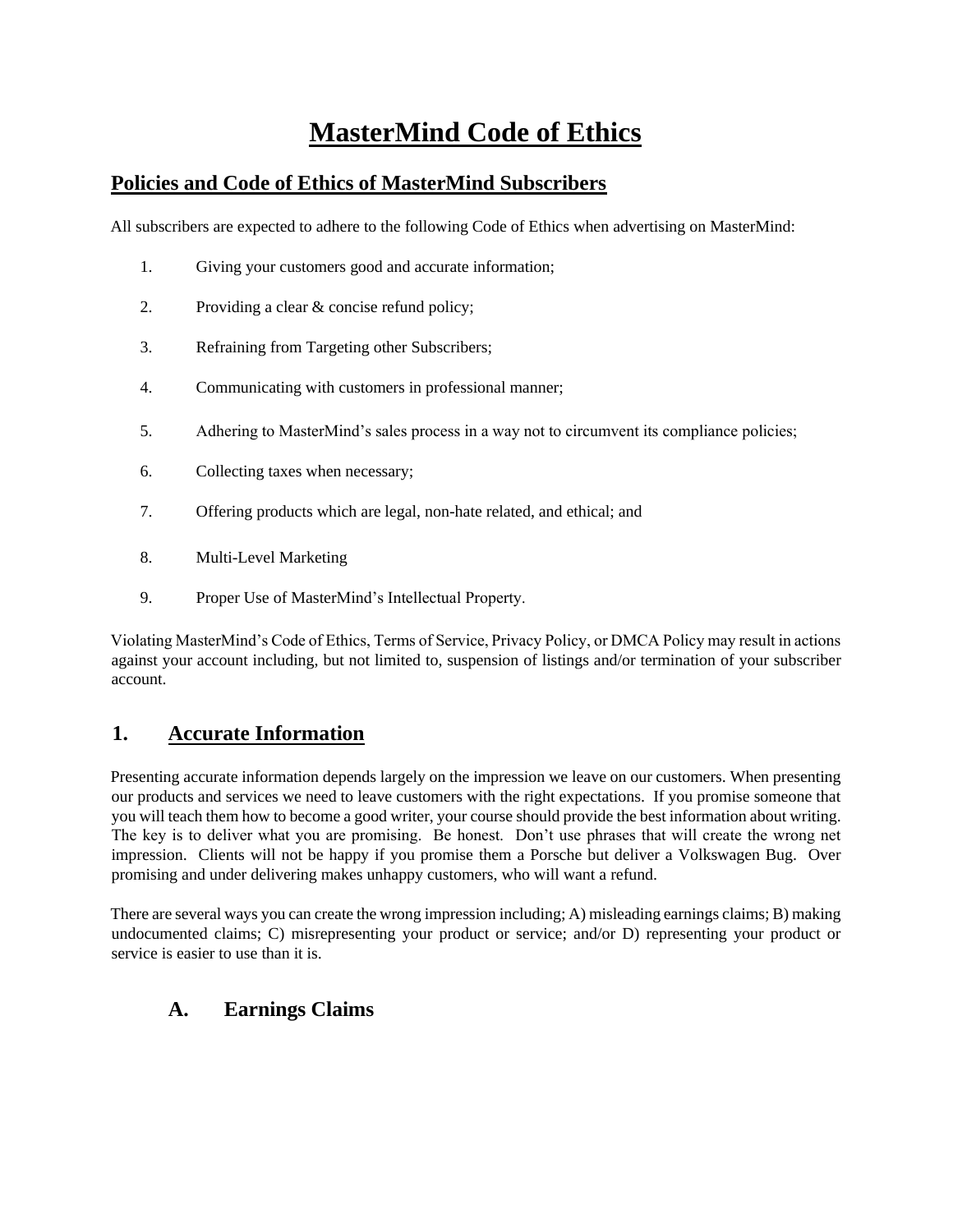Your Mastermind Course must not contain statements that a client will expect a certain income if they join your training. Promises of individuals attaining a certain monthly income<sup>1</sup> within a certain time frame of joining your program, are prohibited unless you can prove that the typical participant can expect that result.

For example, a claim that a client could make \$10,000 in two (2) months of joining your program is unacceptable unless you have documented proof that typical students see similar results.

Since you do not know how a client will utilize your service, you will be unable to predict the outcome. The result you should focus on is helping the client learn the skill you are teaching, not a promise of certain income. This is a narrow-minded approach that solely focuses on one outcome, which is unpredictable. Avoid making earning type claims.

### **B. Unsubstantiated Claims & Testimonials**

Claims in Your Mastermind Course require a reasonable basis. For example, a claim of increased health benefits from a supplement or nutrient; action; and/or health program must have scientific evidence to support it. A reasonable basis exists when you have support from the claim that is from a reliable source. Wikipedia and general search results from the internet do not constitute a reliable source. A reliable source would include scientific studies, published accredited materials, and generally acceptable practices. Basically, a source which could withstand criticism.

Furthermore, MasterMind is not responsible to verify the accuracy of the statements made in stories or "testimonials" shared in your advertisements. All testimonials shared in your advertisements require documentation. Substantiation of your content is a prerequisite of using such material in Your Mastermind Course. Even with substantiation you should avoid using testimonials that create an impression of typicality when they really represent the rare occasional client experience. In all cases where you use a testimonial it should be accompanied with a proper disclosure that the results shown "are not typical, are not guarantees, and the client's results may vary." The federal guidelines for using endorsements and testimonials in advertising is found at: [https://www.ftc.gov/sites/default/files/attachments/press-releases/ftc-publishes-final-guides](https://www.ftc.gov/sites/default/files/attachments/press-releases/ftc-publishes-final-guides-governing-endorsements-testimonials/091005revisedendorsementguides.pdf)[governing-endorse](https://www.ftc.gov/sites/default/files/attachments/press-releases/ftc-publishes-final-guides-governing-endorsements-testimonials/091005revisedendorsementguides.pdf) [ments-testimonials/091005revisedendorsementguides.pdf](https://www.ftc.gov/sites/default/files/attachments/press-releases/ftc-publishes-final-guides-governing-endorsements-testimonials/091005revisedendorsementguides.pdf)

## **C. Misrepresentations**

Your Mastermind Course must not contain material misrepresentations. Advertisements are deceptive if they contain a "material" representation that would likely affect the consumer's decision to purchase your services. The standard for determining if a claim is deceptive is as follows: 1) did the representation affect the consumer's decision to purchase your training; and 2) was there sufficient evidence (documentation) to prove that the representation was true.

Unfair methods of competition including misrepresentations or the concealment of any material fact with the intent to deceive is prohibited. As discussed, you should go to great measures to ensure your representations are not misleading and convey a clean message.

<sup>&</sup>lt;sup>1</sup> This is also true if you are claiming to help clients create a certain level of followers, enroll a certain number of customers, or any promise of results must be documented with proof that typical students see similar results.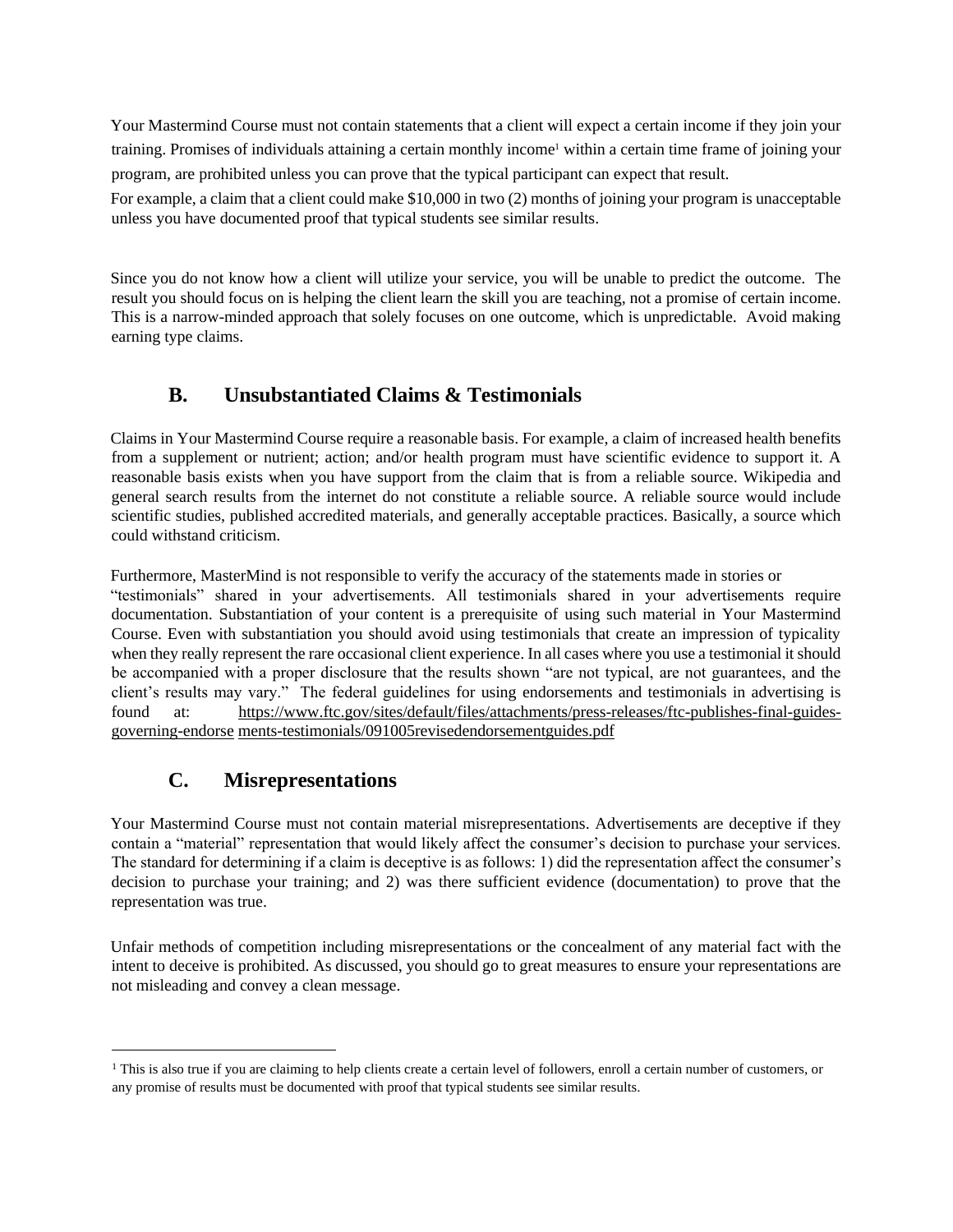## **D. Professional Advice**

Unless you are otherwise licensed you should not offer any medical, tax, accounting, financial, or legal advice. Your clients should consult with their accountant, attorney, physician, or financial advisor for advice on your topics. Specific advice on any subject is considered professional advice. For example, generally stating that there are tax deductions available to individuals who own businesses is general advice a lay person can discuss. On the other hand, conducting a detailed conversation with a client about a pending legal issue, and then giving them instructions on how to resolve the issue they face is professional advice. Telling a client that your product will cure, eliminate, or eradicate any type of medical condition is strictly prohibited.

## **E. Ease of Use**

You should avoid making it appear that the training or services you offer is easier than it actually is. Making the ad seem risk free creates the illusion that the process of application or learning that no real work is necessary and that there is no chance of failure. You should always convey to your clients that effort is required to learn any process, and that most ventures involve risk.

## **2. Clear & Precise Refund Policy**

MasterMind offers purchasers a standard thirty (30) day refund period. While most Subscribers offer a refund policy equivalent to MasterMind's, as is our requirement, you may offer a period longer than thirty (30) days as long as it is clearly and easily found by your customer. A clear and precise disclosure is one that the customer sees before they purchase. A small and hidden disclosure is not sufficient. This disclosure must be readily visible (proximate and predominant) to the offer of your service. It is also necessary for clients to be able to quickly review your return/refund policy even after they have purchased. It is essential that you follow whatever policy. MasterMind will not be responsible for your customer refunds. We may remove your account if you fail to abide by your refund policy.

## **3. Subscriber Targeting**

You must not use target other Subscribers in an attempt to deter, deflect, or steal customers. These actions may infringe on your co-Subscriber's ability to acquire customers. Targeting includes activities which discriminate against, harass, provoke, or disparage customers from using another Subscriber's products and/or services. Subscribers should not directly or indirectly create or make negative reviews of another Subscriber's service solely as an attempt to detract buyers from that Subscriber's products and services. MasterMind will immediately suspend or terminate your subscription if it is deemed you have Targeted another Subscriber.

## **4. Customer Communications**

A good client is a happy client. Providing your customers with the service you promise is a good start, but it is not enough by itself. You must also communicate with clients and be responsive. Being proactive with your clients can tell you a lot about their experience. When you consistently ask your customers about their experience, it can help you improve your product and service.

Once a customer has purchased you need to provide them with a means to communicate with you if there are any problems with your product or service. No one will understand your product and service better than you. Consequently, MasterMind is not in the best situation to always help your clients. That responsibility is yours.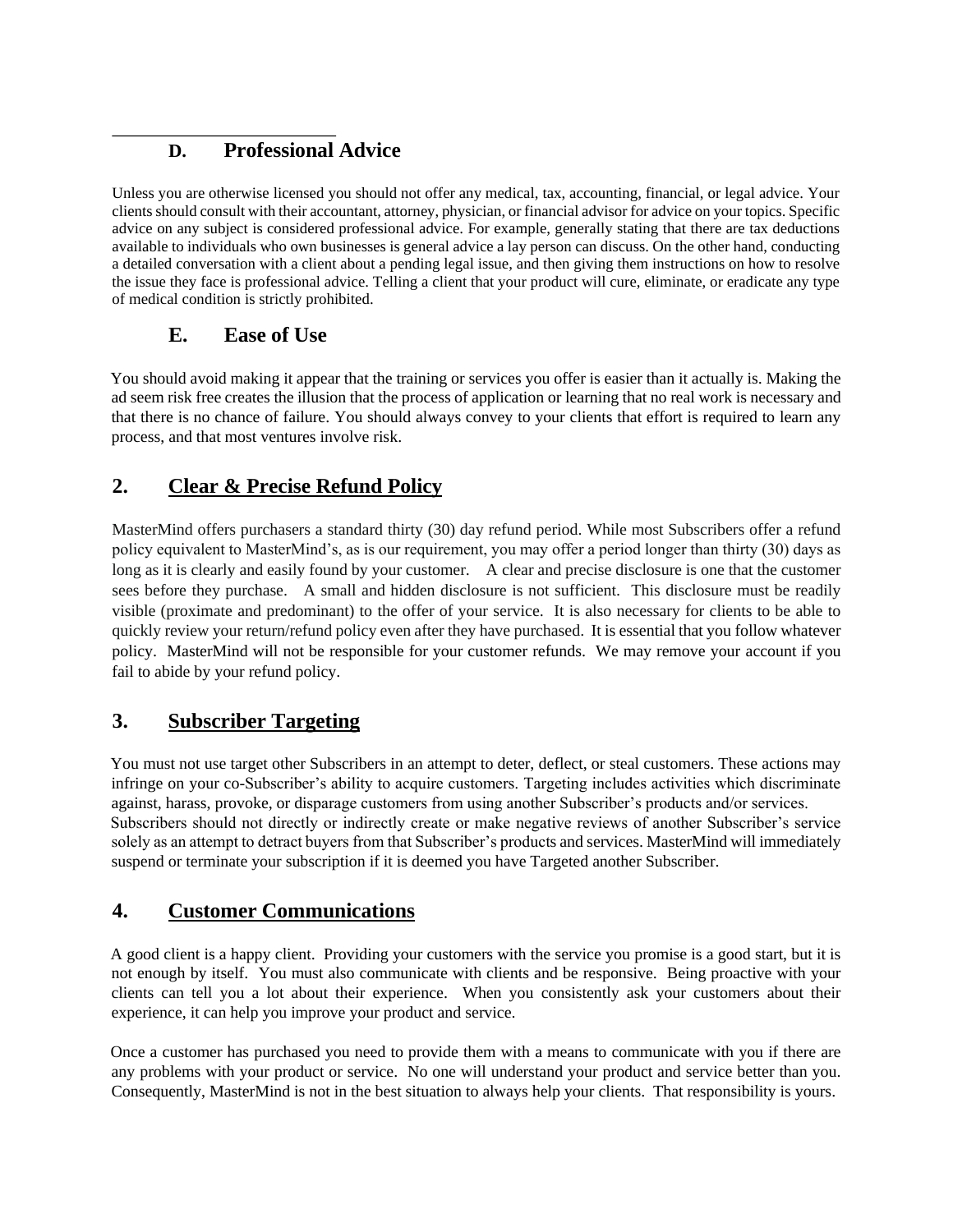You should at minimum always have an email address and telephone number in which the customer may communicate with you listed on your offer. This way you will better be able to service the customer's needs, especially if they have questions about your service. MasterMind is there if there are technical problems with the service related to the hosting website but is not a great resource for customers who have specific questions about your training. It's always a good rule of thumb to communicate with your clients. Make it easy for customers to start a conversation.

## **5. Code of Ethics**

Your reputation is everything. How we relate with one another is the essence of business. If you are not ethical in your dealings with your clients, not only will that cause cancellations and refunds, but it will harm the most valuable asset you have, your reputation. Ethics do not only apply to your buyers, but to other MasterMind Subscribers. Adherence to these Code of Ethics is essential to ensure the satisfaction and reasonable expectation of the customer. By subscribing to MasterMind you agree to follow these ethical guidelines and to avoid making representations that could be harmful to your customers. Failure to abide by this code may result in MasterMind suspending or terminating your subscription.

### **6. Taxes**

Because you are selling goods and services you may be responsible to collect sales tax for the transaction. Sales tax is owed to the state you are selling into, not the state where you are located. Each state has their own rules regarding sales tax. Some states don't collect sales tax at all. There are several external services that will help you determine sales tax. If you are unsure use one of those services or contact the state tax agency in the state you are selling into. This all sounds very complicated, but we are working on a solution for you. Shortly we will have a solution for sales tax integrated into our software, which you may use. The service is optional, but the requirement to collect sales tax in states that have it, is not.

#### **7. Legal & Ethical Products**

Your Mastermind Course must not constitute, facilitate, or promote illegal products, services or activities. Your Mastermind Course targeted to minors must not promote products, services, or content that are inappropriate, illegal, or unsafe, or that exploit, mislead, or exert undue pressure on the age groups targeted.

Your Mastermind Course must not discriminate or encourage discrimination against people based on personal attributes such as race, ethnicity, color, national origin, religion, age, sex, sexual orientation, gender identity, family status, disability, medical or genetic condition.

Your Mastermind Course must not promote the sale or use of tobacco products and related paraphernalia. Advertisements must not promote electronic cigarettes, vaporizers, or any other products that simulate smoking.

Your Mastermind Course must not promote the sale or use of illegal, prescription, or recreational drugs.

Your Mastermind Course must not promote the sale or use of unsafe supplements, as determined by MasterMind in its sole discretion. Furthermore, you cannot claim that supplements prevent, treat, or cure diseases. You should also provide an appropriate disclosure when using supplements as required by the Federal Food and Drug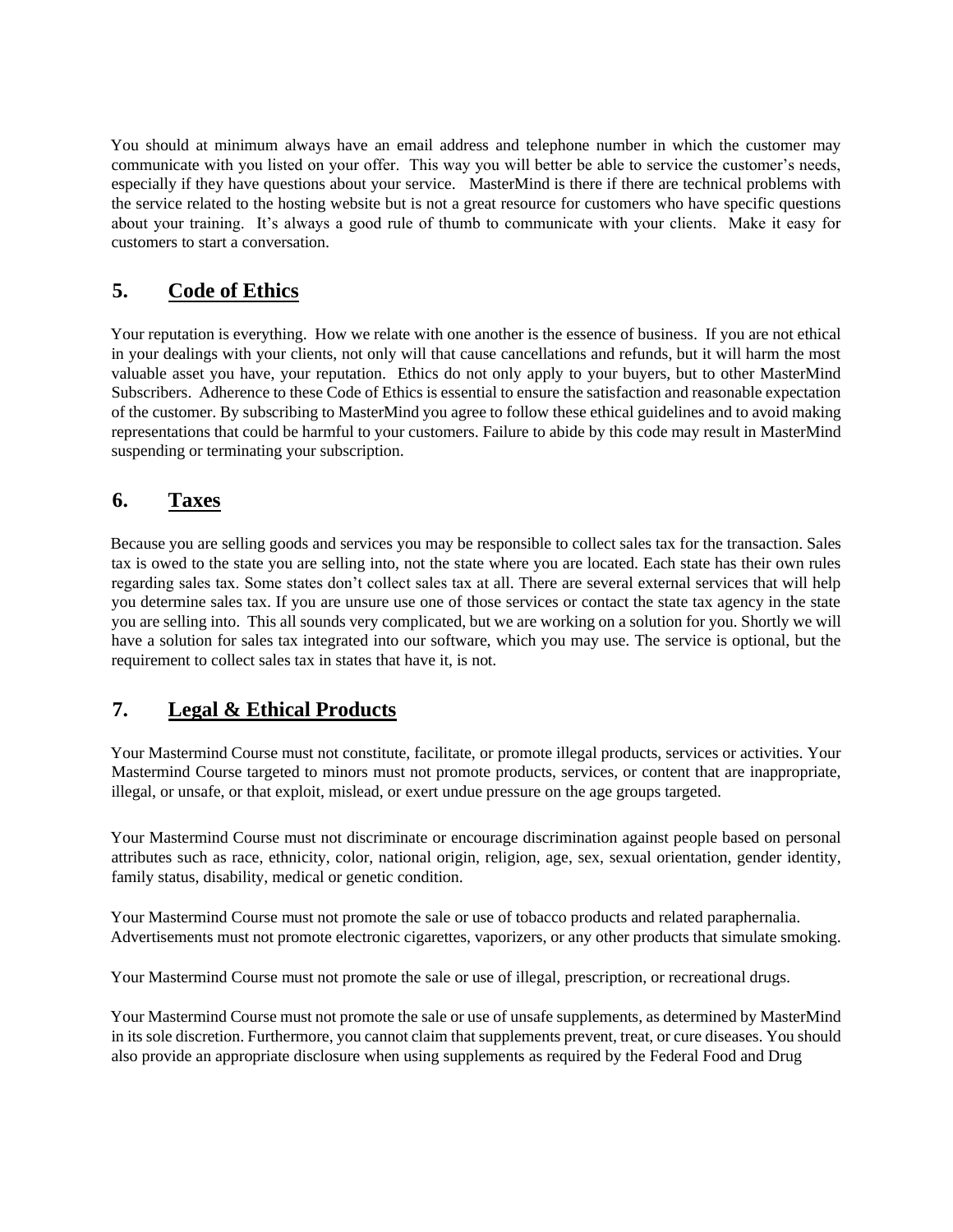Administration ("FDA"): "Unlike drugs, dietary supplements are not evaluated by the FDA for safety and effectiveness. Dietary Supplements are not meant to prevent, treat or cure diseases." Remember in Your Mastermind Course that "natural" does not always mean safe.

Your Mastermind Course must not promote the sale or use of adult products or services, except for Your Mastermind Course promoting training and/or education of family planning and contraception. Your Mastermind Course for contraceptives must focus on the contraceptive features of the product, and not on sexual pleasure or sexual enhancement, and must be targeted to people 18 years or older.

Your Mastermind Course must not contain adult content. This includes nudity, depictions of people in explicit or suggestive positions, or activities that are overly suggestive or sexually provocative.

Your Mastermind Course that assert or imply the ability to meet someone, connect with them or view content created by them must not be positioned in a sexual way or with an intent to sexualize the person featured in Your Mastermind Course.

Your Mastermind Course must not contain content that infringes upon or violates the rights of any third party, including copyright, trademark, privacy, publicity, or other personal or proprietary rights.

Your Mastermind Course must not contain shocking, sensational, inflammatory or excessively violent content.

Your Mastermind Course must not contain profanity or bad grammar and punctuation. Symbols,

numbers and letters must be used properly without the intention of circumventing our ad review process.

#### **8. Multi-Level Marketing**

Your Mastermind Course may be used to train on how to create or market a multi-level marketing business. All users, however, agree that all content will comply with the Federal Trade Commission's Business Guidance Concerning Multi-Level Marketing, see [www.ftc.gov/tips](http://www.ftc.gov/tips-advice/business-center/guidance/business-guidance-concerning-multi-level-marketing)[advice/business-center/guidance/business-guidance-concerning-multi-level-marketing\).](http://www.ftc.gov/tips-advice/business-center/guidance/business-guidance-concerning-multi-level-marketing)

#### **9. Use of MasterMind's Intellectual Property**

Advertisements that include any reference to MasterMind must be approved by MasterMind. Clients cannot create an impression that your relationship with MasterMind is anything more than it is, which is an independent forum for you to promote your training or services.

Furthermore, all other Your Mastermind Course and landing pages must not use our copyrights, trademarks, or any confusingly similar marks, except as expressly permitted by MasterMind. Ensure any ad data collected, received or derived from your MasterMind ad ("MasterMind advertising data") is only shared with someone acting on your behalf, such as your service provider. You are responsible for ensuring your service providers protect any MasterMind advertising data or any other information obtained from us, limit their use of all of that information, and keep it confidential and secure.